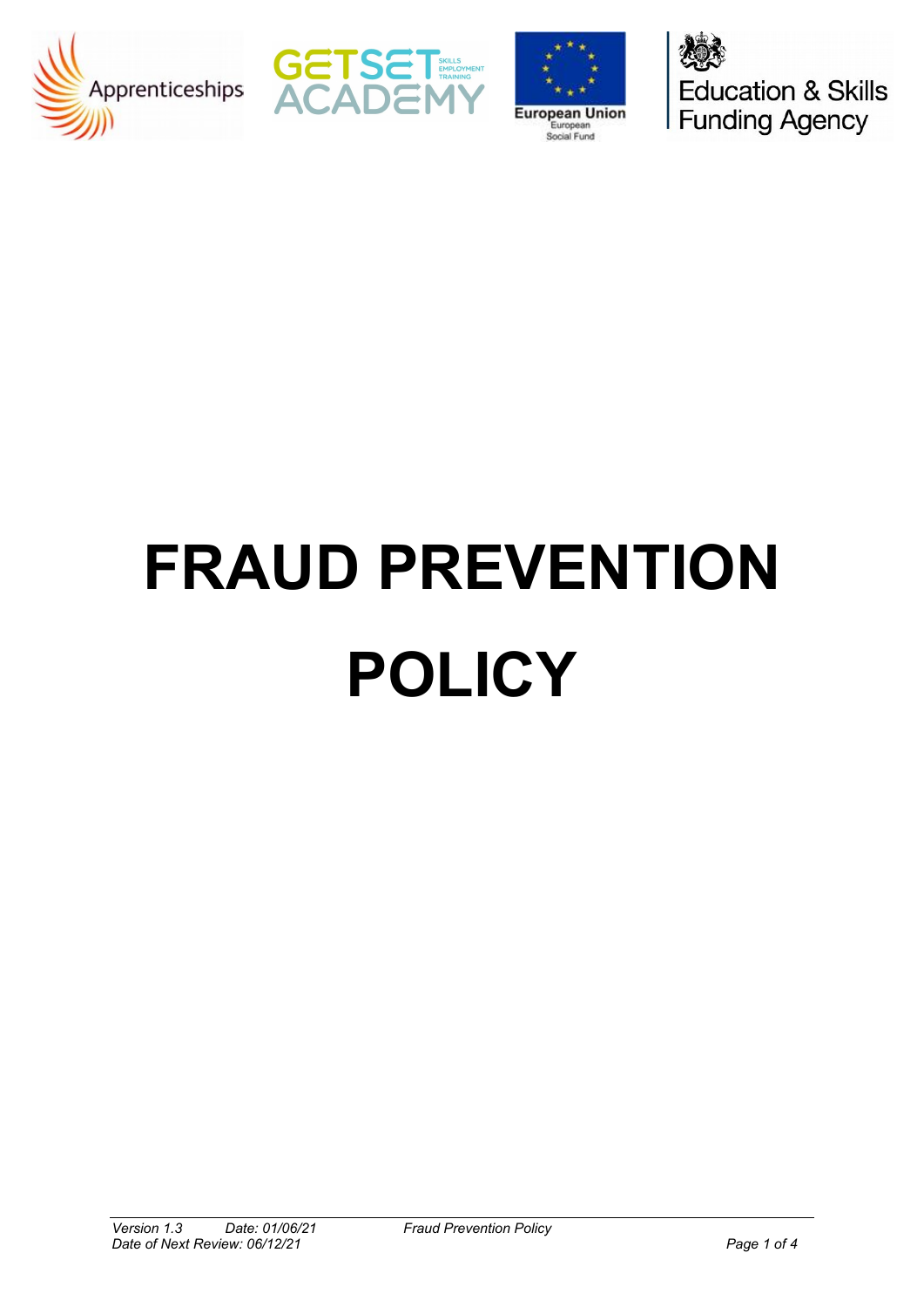







### **KEY PRINCIPLES**

Leading by example, Get SET Academy will:

- Introduce appropriate measures to minimise the risk of fraud.
- Adopt formal procedures to investigate fraud when it is suspected.
- Provide appropriate mechanisms for employees to voice their genuine concerns and protect those who do so.
- Deter employees from making malicious or unfounded accusations.
- Have no hesitation referring cases of suspected financial irregularity to the attention of the police.
- Work closely with the police and other appropriate external agencies to combat fraud.
- Support national and local initiatives against fraud.

# **MEASURES TO MINIMISE THE RISK OF FRAUD**

In order to maintain Get SET Academy's high standards, procedures and controls have been established to provide an environment which will minimise the opportunity for fraud. These procedures and controls help Get SET Academy conduct its business in a manner beyond reproach. They establish the rules to which directors and employees must adhere and are supported, as necessary, by detailed procedure manuals which have been prepared for the key functions of Get SET Academy.

It is the responsibility of Directors and Managers to operate internal systems to ensure that high standards are applied and brought to the attention of their employees. Procedures are operated throughout Get SET Academy to ensure:

- An adequate separation of duties (more than one employee is involved in key tasks).
- Proper authorisation procedures (transactions must be approved).
- Independent monitoring and checking of data and documentation (checks and balances).

Get SET Academy has a rigorous audit process which monitors compliance with regulations and undertakes a rolling programme of checks to detect, deter and prevent fraud and corruption. They work closely with Managers, monitoring their systems and procedures to ensure that they are fully operated and remain appropriate.

### **PROCEDURES WHEN A FRAUD IS SUSPECTED**

Get SET Academy requires suspected irregularities to be referred to the line Manager. All reported irregularities will be thoroughly investigated. The normal sequence of events, should an irregularity be suspected, will be as follows: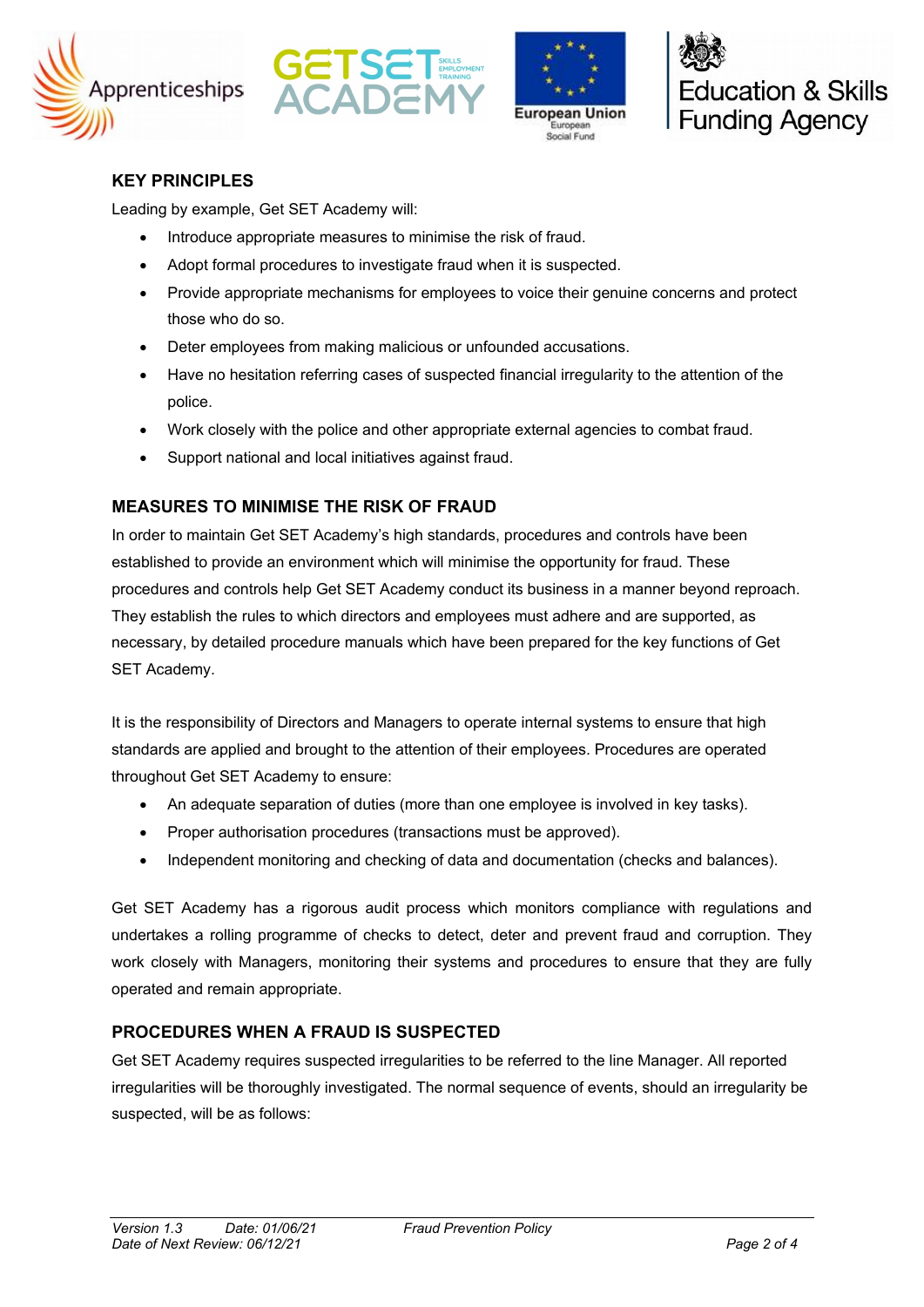







- If employees suspect an irregularity has occurred, or is likely to occur, they should normally report this to their line Manager who will in turn inform the appropriate Director (unless the concerns relate to that officer, in which case employees should have regard to the alternative mechanisms outlined below).
- Should preliminary investigations suggest the suspicion is reasonable, the line Manager should be informed, without delay.
- If the suspicions stem from an audit, the line Manager will inform the appropriate Director.
- Members of the public are encouraged to report any concerns to the line Manager.
- Where further investigations indicate an offence may have occurred, the line Manager will consult with the Directors. This will normally result in a decision to handle the matter according to Get SET Academy's Disciplinary Procedures and to involve the Police.
- Where financial impropriety is suspected, the Police will normally be informed.

# **MECHANISMS FOR EMPLOYEES TO VOICE CONCERNS**

Employees are vital to the successful implementation of measures against fraud. Get SET Academy therefore encourages employees to report any concerns they have without fear of being penalised. Normally employees should raise such concerns with their line Managers, who have a responsibility to investigate and keep their Directors fully informed. However, other routes are available, and employees are free to discuss the matter with any of the following:

- the Managing Director.
- the Operations Manager.
- the line Manager

All concerns reported will be treated in confidence and fully investigated. If anonymity is requested, every effort will be made to ensure such confidentiality.

The Manager (or Director) to whom the concerns are expressed will take prompt action and the employee will be notified quickly of any action taken. Where action is not considered appropriate, the employee will also be given a prompt and thorough explanation of the reasons for this. In the event of a disagreement, the employee will be advised how to pursue the matter formally.

Employees should be aware that, if a suspicion is reported and results in a prosecution or disciplinary hearing, their involvement as a witness in those processes may be necessary, unless other substantial reliable evidence is available.

There is also a need to ensure that the investigative process is not misused. Therefore, any abuse, such as raising unfounded or malicious allegations may be dealt with as a disciplinary matter.